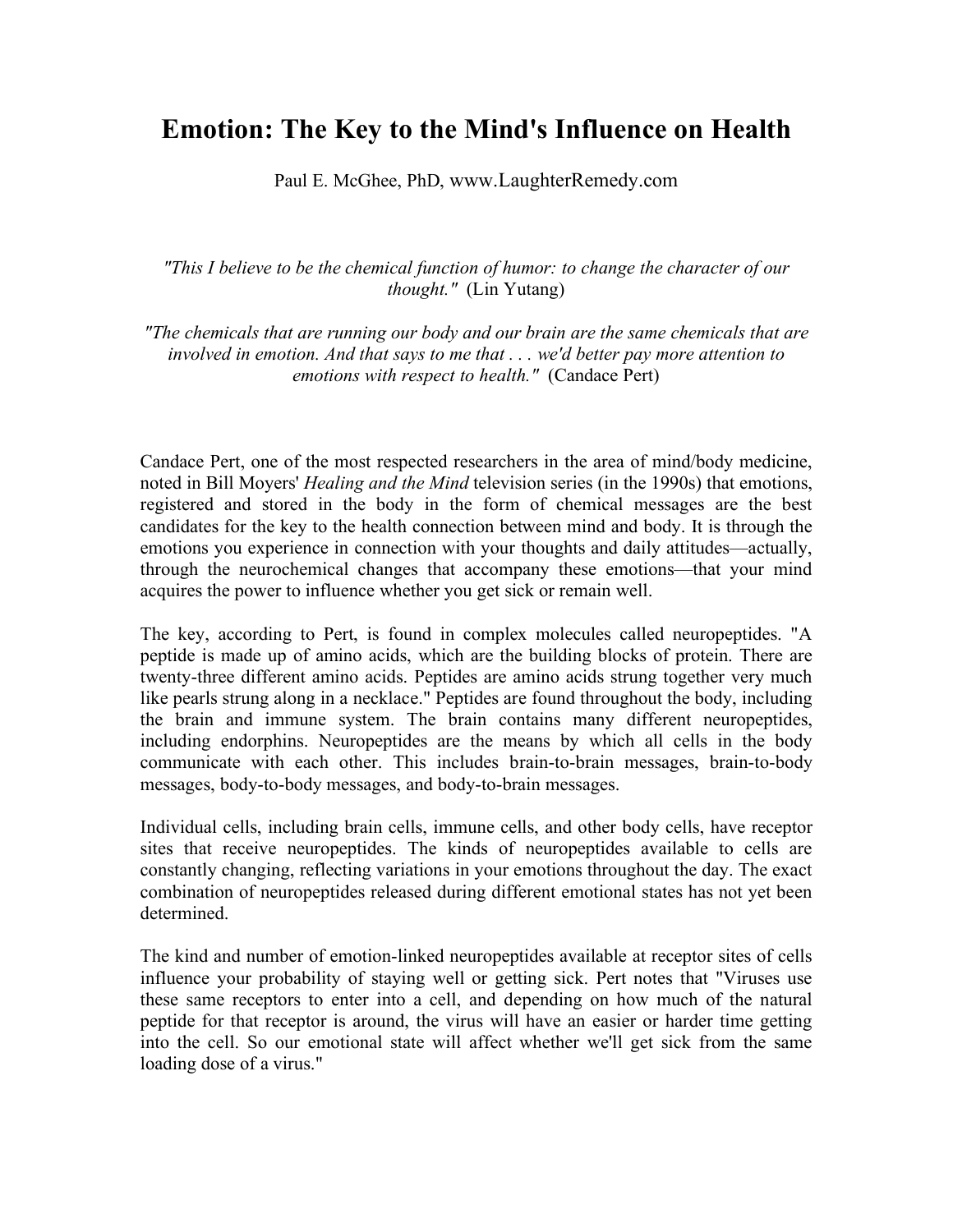This kind of conclusion from a researcher at the cutting edge of research on the mind/body connection should give you all the motivation you need to undertake the Humor Skills Training Program described elsewhere at this website. Your sense of humor helps assure that these chemical messages are working for you, not against you. "The chemicals that are running our body and our brain are the same chemicals that are involved in emotion. And that says to me that . . . we'd better pay more attention to emotions with respect to health." (Candace Pert)

It is noted in an article listed below that some research suggests that humor and laughter stimulate the production of helper T-cells, the cells attacked by the AIDS virus. If humor does help the body battle AIDS (there is presently no evidence that it does—or does not), it probably wouldn't be as a mere result of the production of more helper T-cells, since there would be every reason to expect these new cells to also be invaded by the virus. Rather, it would probably be due to the neuropeptides produced by the positive emotional state that goes along with humor and laughter.

Along these lines, Pert has noted that "The AIDS virus uses a receptor that is normally used by a neuropeptide. So whether an AIDS virus will be able to enter a cell or not depends on how much of this natural peptide is around, which . . . would be a function of what state of emotional expression the organism is in."

This research will not be exhaustively reviewed at this website, but some of the major studies will be presented to show you that there is no longer any doubt that your daily mood or frame of mind makes a significant contribution to your health—especially when the same mood or emotional state persists day after day, year after year. Anything you can do to sustain a more positive, upbeat frame of mind in dealing with the daily hassles and problems in your life contributes to your physical health at the same time that it helps you cope with stress and be more effective on the job.

We've known for a long time that good nutrition, exercise, adequate sleep, avoidance of harmful drugs, and the adoption of good sanitary habits in our daily activities aide the body's ability to do this. And we now know that doing things to build a positive attitude into your daily life is equally important. And your sense of humor is one of the most powerful tools you have to sustain a positive frame of mind--even on the tough days.

The body responds favorably to positive attitudes, thoughts, moods, and emotions (e.g., love, hope, optimism, caring, intimacy, joy, laughter and humor), and negatively to negative ones (anger, hopelessness, pessimism, anxiety, depression, loneliness, etc.). So it is important to organize your life so as to take control of keeping the balance in favor of as positive a focus as possible.

This doesn't mean that you should avoid experiencing or expressing negative emotions. You need to find ways to express whatever emotions you feel. Candace Pert, a former Chief of the Section of Brain Biochemistry of the Clinical Neurosciences Branch of the National Institute of Mental Health studies influences upon health at the neurochemical level. She noted recently that "repressing emotions can only be causative of disease."